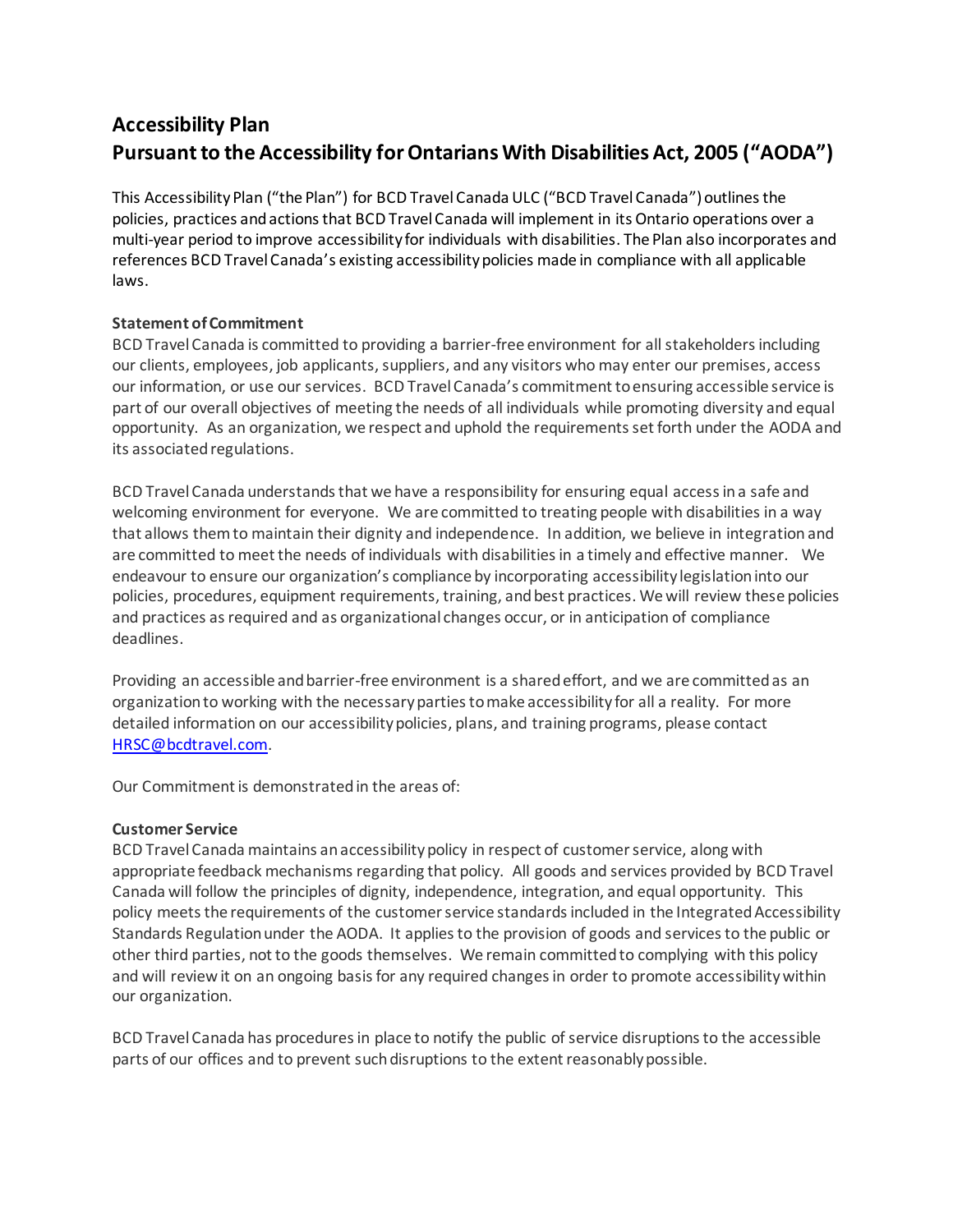## **Training**

BCD Travel Canada has completed the training required by the Accessibility Standards for Customer Service under AODA and will continue to provide updated training to new staff as required.

BCD Travel Canada will ensure that training is provided to employees, volunteers and other staff regarding AODA and the Ontario Human Rights Code as it pertains to individuals with disabilities as required by AODA. The content and delivery of such training is determined based on the job duties of employees, volunteers and other staff and in consultation our internal training team. BCD Travel Canada maintains records of the training provided, including when the training was delivered and how many people took the training.

## **Information and Communications**

BCD Travel Canada is committed to meeting the communication needs of individuals with disabilities. BCD Travel Canada will, in consultation with such individuals, provide information and communications in an accessible format in a timely manner and at no additional cost to the individual. BCD Travel Canada will continue to develop practices to ensure that it can make information accessible to individuals with disabilities upon request.

BCD Travel Canada will ensure that all feedback processes (both internal and external) are made accessible to clients/customers or employees, upon request. Individuals will be notified about the accessibility of feedback processes in accordance with AODA.

BCD Travel Canada will ensure that our website, and where applicable, web content, conforms to the Web Content Accessibility Guidelines (WCAG) 2.0 Level AA as required by AODA, and will refer to the legislation for specific compliance deadlines and requirements.

# **Employment**

BCD Travel Canada is committed to accessible employment practices and to removing any barriers that prevent or hinder the recruitment, retention and career development of employees with disabilities, including taking the below steps to ensure compliance with AODA:

- Notify our employees, potential candidates and the public (including via our recruitment website) that BCD Travel Canada accommodates people with disabilities as required by law, at all times during the recruitment and selection process and during the course of employment, including making such information available in accessible formats.
- If an employee with a disability requests it, BCD Travel Canada will provide or arrange for the provision of accessible formats and communication supports for the following:
	- Information needed in order to perform his/her job; and
	- Information that is generally available to all employees in the workplace.

BCD Travel Canada will consult with the employee making the request to determine the best way to provide the accessible format or communication support.

- The Human Resources and leadership teams at BCD Travel Canada will be trained with respect to accommodations for persons with disabilities to ensure that the needs of employees with disabilities are considered in performance management and career development processes and strategies.
- BCD Travel Canada will ensure its continuing commitment to developing individual accommodation and return-to-work plans whenever appropriate.
- The accessibility needs of employees with disabilities will be considered in the event of redeployment individual accommodation will be consulted, as required.